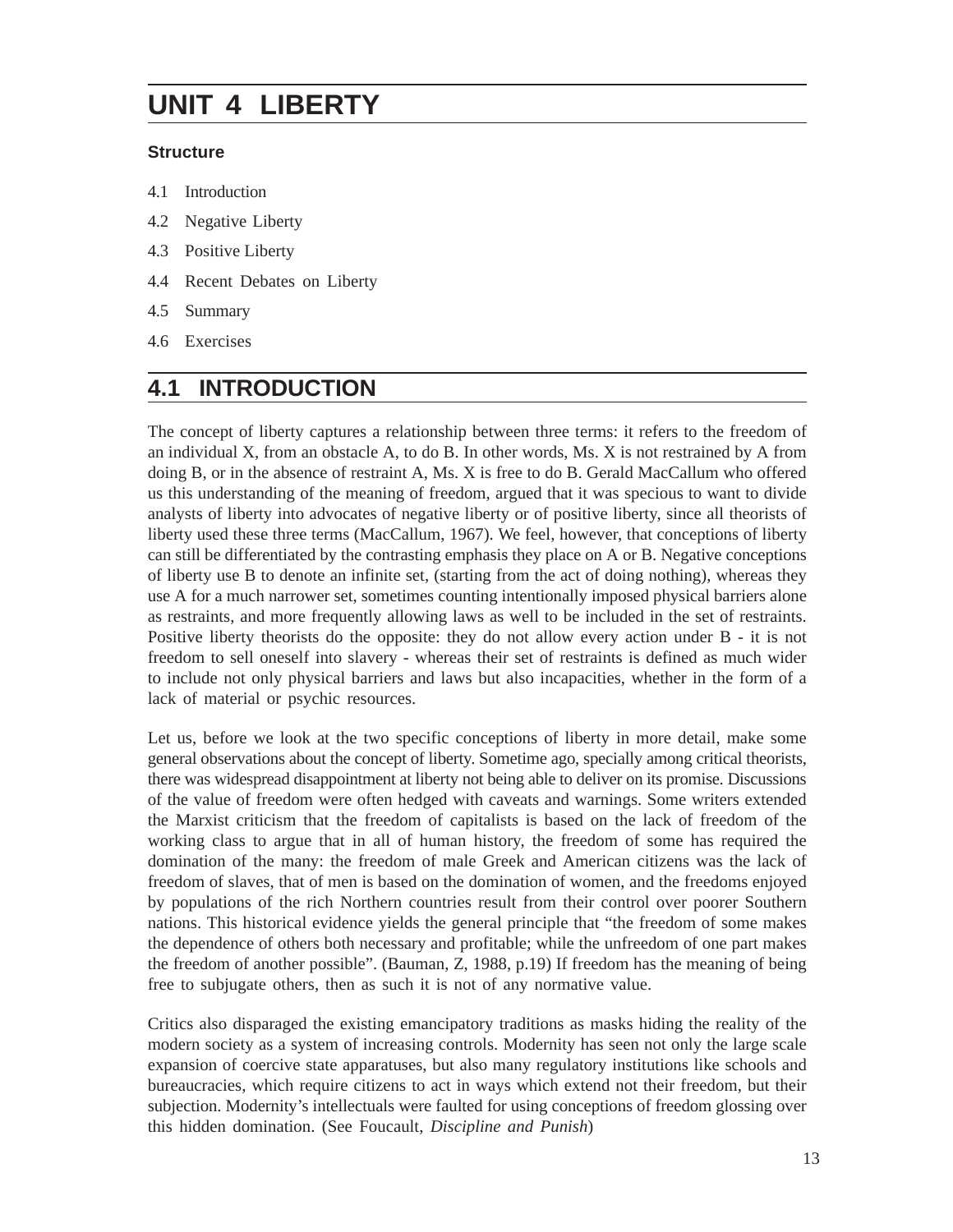Finally, some feminists attacked the prevalent theories of freedom as infected with a masculine bias and therefore, problematic for enlarging the freedom of women. Freedom has been conceptualised so far, they argued, solely on the basis of male experience and circumstances. Accepting this conception of freedom means ignoring a large part of the activities of women, and so applying this conception to women cannot be in their interests. It has even been said that concentration on the value of freedom can have anti-women implications: to see freedom, defined as absence of restraints, as "the hallmark of humanity provides another means of asserting women's non-human status". (N.J. Hirschmann, 1989, p. 1236)

These misgivings about freedom did not, of course, result in its rejection. It is evident that throughout the world today, opposition movements continue their struggles in the name of freedom and it remains the inspiration behind many movements against oppression. The task for theorists, then, is to use their critical stance towards freedom to come up with such a notion of freedom that is able to meet each of the earlier objections: that the freedom of some always requires the lack of freedom of others; that modernity, in insidious ways, makes everyone less free; and that current conceptions of freedom just cannot apply to both sexes. It is interesting to note that the search for an adequate conception of freedom is no longer conducted by joining either one of the two camps - of negative and positive freedom - in which supporters of freedom have traditionally been divided. It used to be that discussions of freedom after accepting its core idea to be self-determination, would then generally define and contrast negative and positive conceptions of freedom and take a position defending one, or a qualified version of one theory of freedom. Recent discussions, on the other hand, actually seek to question the internal structures and problematic of both conceptions of liberty, and want to replace both of them with another conception of freedom.

The theory of negative freedom, for instance, has been criticised on the basis of its starting point, an individual with given desires and preferences. Defining freedom as non-interference in the fulfillment of a person's possible preferences, this theory fails to consider that the notion of freedom as self-determination requires an examination of whether the formation of these preferences is autonomous or not, given the existing social circumstances. A theory of freedom must include an analysis of such circumstances not only with respect to the absence of physical and legal interference, but also to make autonomously formed desires and preferences possible.

The positive conception of freedom, it is admitted, does not assume individuals with given desires, and goes beyond viewing freedom as merely non-interference. Since it defines freedom as the following of self-given rational rules, it analyses the process of the creation of an individual's selfhood, which becomes the basis of that person's freedom as self-determination. In addition, it also recognises the necessity of the availability of external resources, over and beyond the lack of physical and legal obstacles, for self-determination. This conception has been faulted, however, for formulating the formation of autonomous selfhood, or autonomous preferences and purposes as an act of individual reason with no link with social conditions, as "an act largely independent of any social context".(P. Patton, 1989, p. 263) This can certainly be said of some theorists of positive freedom, like Kant.

Dissatisfied with the two traditionally dominant conceptions of liberty, the theorists of freedom today are struggling to formulate certain crucial social conditions of freedom. These social conditions of freedom are not exhausted by the publicly guaranteed protection of certain areas of life from physical and legal impediments, and the social provision of resources like income, education and health to individuals. In addition, they are said to include two other provisions on which there is less consensus than on the first two. The third social condition of freedom consists of one's cultural context being valued in the society in which one lives. This cultural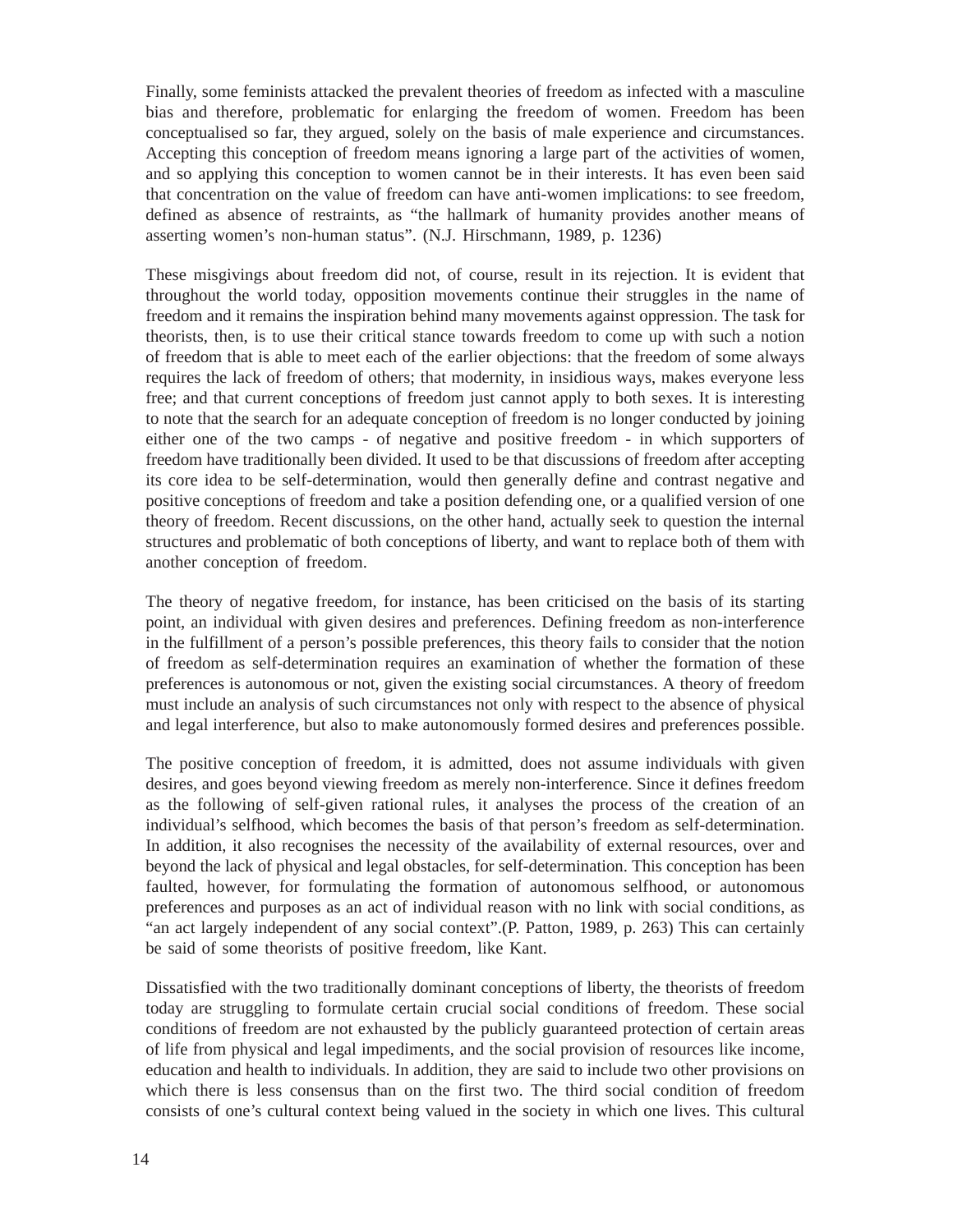context is part of the process by which an individual forms autonomous preferences, and its importance lies behind the demand for cultural rights; that is, it underlies the claim that individuals are not equally free in any society in which different cultures are unequally valued. The fourth social condition of freedom is some notion of collective freedom, which is more than the political freedom of everyone having the vote, or the right to freedom of expression. In order to counter the objection that freedom will always mean the freedom of some to dominate others, we have to look at, and develop arguments making the freedom of some dependent on the freedom of others.

#### **4.2 NEGATIVE LIBERTY**

The classic defence of negative liberty remains Isaiah Berlin's *'Two Concepts of Liberty',* first published in 1958. Berlin defined 'being free' as "not being interfered with by others. The wider the area of non-interference, the wider my freedom." (Berlin, 1969, p. 123) This definition is a throwback to Hobbes' presentation of liberty in the *Leviathan* as the absence of 'external impediments'. For Hobbes, "a free man, is he, that in those things, which he by his strength and wit he is able to do, is not hindered to do what he has a will to." (Hobbes, 1968, p.262) In Hobbes' view, these hindrances included the laws of the sovereign, framed after civil society had been created by the social contract, since liberty depended on the 'silence of the law'. The absence of civil laws in the state of nature should have translated into more freedom for its denizens, but in its very absence, every individual acted as an external impediment to another's freedom of action. By his laws the sovereign ensured that his citizens were free from interference from one another. It is good to keep in mind here how Hobbes, one of the earliest advocates of negative liberty, saw no contradiction between the 'needful' laws of an absolute sovereign and his subjects' liberty. To judge whether an individual was free, it was irrelevant to check whether she had any say in the laws under which she lived. The absolute sovereign alone made the laws. What was crucial was whether the sovereign left as large an area of her life as possible unregulated by his laws. Berlin makes the same point: liberty in its negative sense "is principally concerned with the area of control, not with its source...there is no necessary connection between individual liberty and democratic rule. The answer to the question 'Who governs me?' is logically distinct from the question 'How far does government interfere with me?" (Berlin, 1968, pp. 129-130)

In explaining the concept of liberty, Hobbes distinguished between freedom and ability: "But when the impediment of motion, is in the constitution of the thing itself, we can not say, it wants the Liberty, but the Power to move; as when a stone lies still, or a man is fastened to his bed by sickness." (Hobbes, 1968, p. 262) Most exponents of negative liberty echo this distinction between power or ability and liberty. What they disagree about is when a certain condition is to be characterised as a lack of ability and when as a lack of liberty. Not being able to fly because of a lack of wings is, in the case of human beings, a clear case of the lack of an ability, and not of being unfree. But what about the case of a man who is too poor to afford "something on which there is no legal ban - a loaf of bread, a journey round the world." Berlin argues that given a social theory in which this poverty is the result of "other human beings having made arrangements" whereby some men lack material resources while others enjoy an abundance of them, the poor man should be described not as being unable to buy bread, but as being unfree to do so: "The criterion of oppression is the part that I believe to be played by other human beings, directly or indirectly, with or without the intention of doing so, in frustrating my wishes." ( See Berlin, 1968, pp. 123-4) This is certainly a far cry from the work of Hillel Steiner, according to whom, only physical barriers intentionally placed on someone's action can allow that person to claim that she is not free. We see then that there is a wide range in the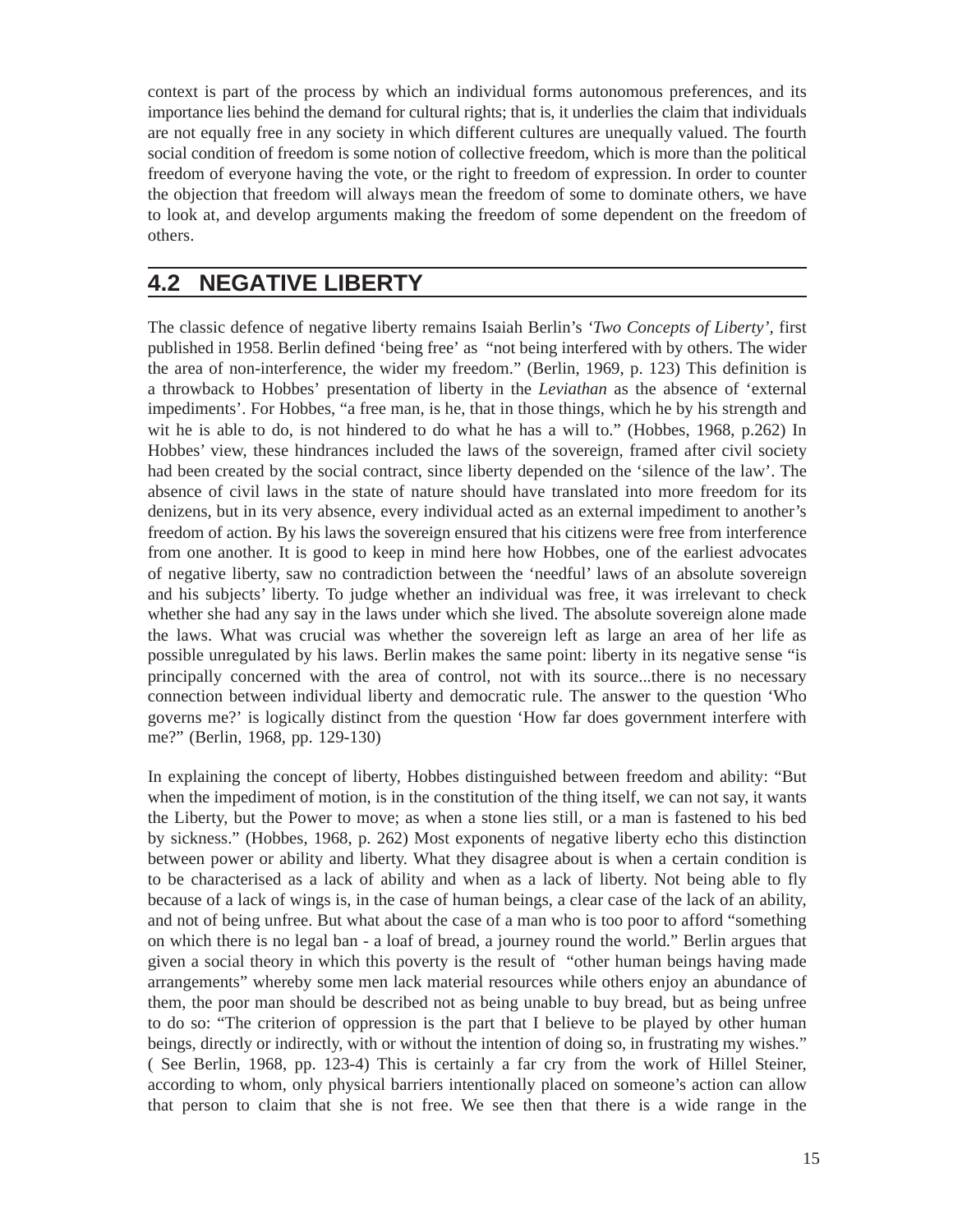understanding of what is to count as impediments/obstacles to action, even among the advocates of negative liberty.

Another classical defence of negative liberty was John Stuart Mill's 1859 essay, *On Liberty*. Here is Mill's position in brief: "...the sole end for which mankind are warranted, individually or collectively, in interfering with the liberty of action of any of their number, is self-protection...the only purpose for which power can be rightfully exercised over any member of a civilised community, against his will, is to prevent harm to others. His own good, either physical or moral, is not a sufficient warrant...The only part of the conduct of any one, for which he is amenable to society, is that which concerns others. In the part which merely concerns himself, his independence is, of right, absolute." (J.S. Mill, 1989, p. 13)

Insisting that there is a line, however faint, between self-regarding and other regarding action, Mill argued that the principle of liberty brooked no interference with the sphere of one's selfregarding action. Discussing three specific areas - of thought and its oral and written expression, of taste and pursuits, and of combination or association with other individuals - Mill claimed that except to prevent 'direct material harm' to others, society had no other justification for interfering with the liberty of the individual in these areas. "No society in which these liberties are not, on the whole, respected, is free, whatever may be its form of government, and none is completely free in which they do not exist absolute and unqualified." (J.S. Mill, 1989 p. 16).

For Mill, the goal of social theory was to further the improvement of mankind. Mill saw his contribution in showing the world that individual liberty is an essential means to this improvement: "... the only unfailing and permanent source of improvement is liberty, since by it there are as many possible independent centres of improvement as there are individuals." (J.S. Mill, 1989, p. 70) Mill explained this in the following terms: "The human faculties of perception, judgement, discriminative feeling, mental activity, and even moral preference, are exercised only in making a choice.'' (Mill, p. 59) But if the value of liberty is that it improves mankind, what is one to do with the possibility of individuals always choosing to act in wrongful ways in their sphere of self-regarding action? This brings us to the conception of positive liberty.

#### **4.3 POSITIVE LIBERTY**

If the advocates of negative liberty look to protect at least some area in which an individual is free to do as she wishes, positive liberty advocates are much more ambitious - they look to enlarge this area of self-determined action as much as possible. They do this in two ways, the first being their inclusion of internal restraints in the conception of constraints to action. Rousseau, for instance, saw being a slave to one's desires or passions as the very opposite of being free. Our desires are heterogamous, they come to us because of the environment we live in, or perhaps because of our upbringing. To give in to our desires, is for Rousseau, structurally similar to giving in to another's wishes. We have to consciously and rationally choose to fulfil our desires, that is, those wants that we see as really our own, and as reflective of our self. In his own words in 'The Social Contract', "the impulse of mere appetite is slavery, while obedience to a self-prescribed law is liberty." (Rousseau, 1967, p. 23)

Kant had a similar argument - how can one's freedom be evinced in actions that are the product of brute nature working through one by prompting desires which one blindly follows? Instead, to count as free, one must choose or select amongst one's desires according to some rational principle that one has oneself endorsed.

The second way of widening the domain of self-determined action in the conception of positive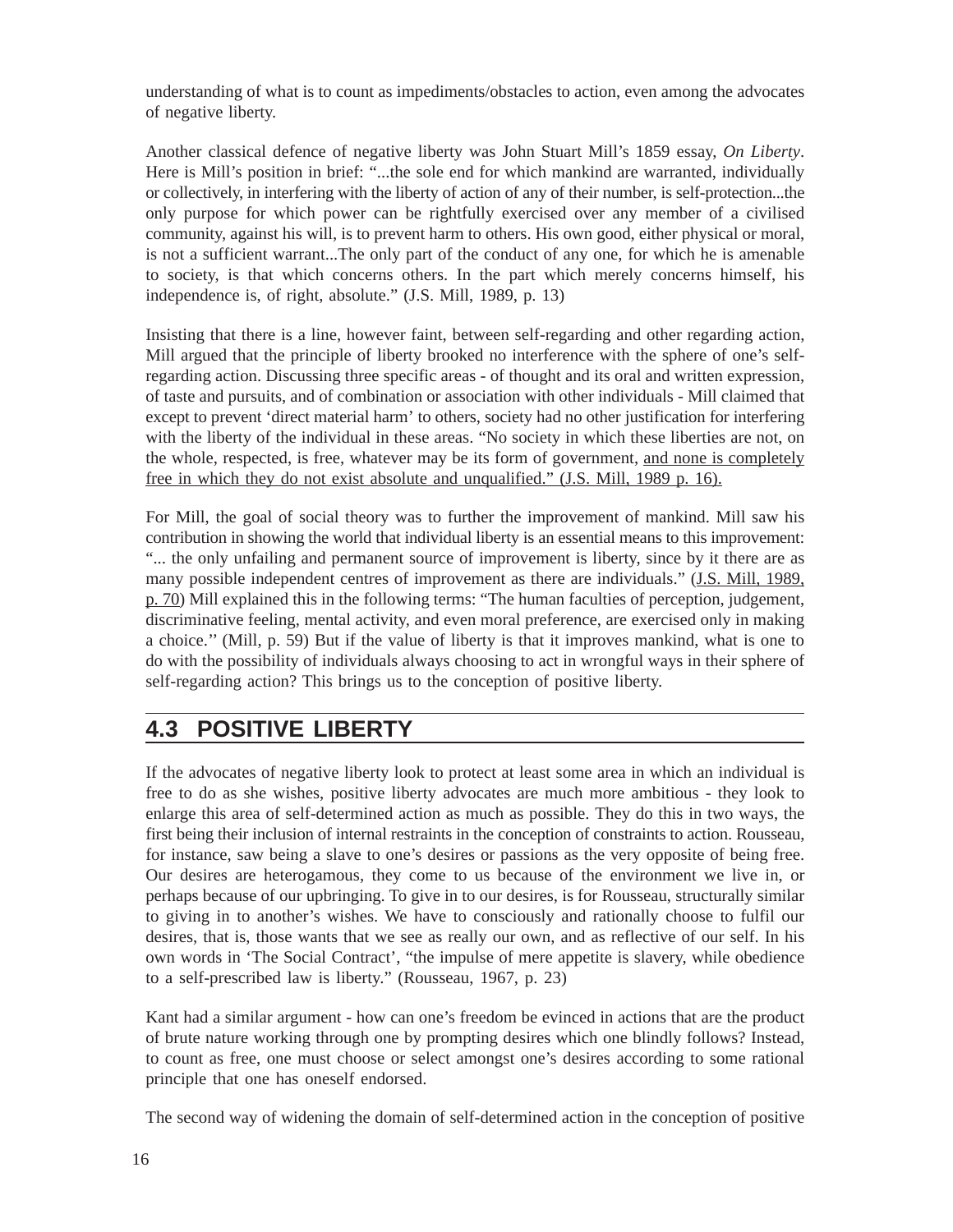liberty is through democratic mechanisms of taking collective decisions. The emphasis is not so much on leaving as wide an area of one's life as possible untrammelled by laws, but since freedom is distinguished from license and defined as living under self-made laws, the emphasis is on ensuring that one has a voice in framing all the laws one lives under. Coming back to Rousseau, the principle of liberty entails not only that we determine our wants, it also means that we frame the laws under which we live. Rousseau's advocacy of democracy is famous: there is no other form of government which is compatible with freedom. How can we be said to be self-determined unless we have a say in framing the rules that govern our actions. This is Rousseau's conception of civil freedom, in contrast to the moral freedom which prevents us from being a slave to our appetites.

Rousseau connected his conceptions of moral and civil freedom in the following manner: he saw the legislation framed collectively by the people when they keep the general interest in mind (by the general will) as a means of each individual being in control over his or her desires. In place of a person's own weak will, these laws, in the framing of which all participate, ensure that one leads a life chosen by oneself. Where the compulsion of the laws in the case of Hobbes, increased one's freedom by preventing others from interfering with one's action, in Rousseau, the interference of collectively made laws becomes a form of freedom. After Rousseau, T.H. Green was an important advocate of positive liberty. In his 1881 essay, Green said: "We shall probably all agree that freedom, rightly understood, is the greatest of blessings; that its attainment is the true end of all our effort as citizens. But when we thus speak of freedom, we should consider carefully what we mean by it. We do not mean merely freedom from restraint or compulsion. We do not mean merely freedom to do as we like irrespectively of what it is we like. We do not mean a freedom that can be enjoyed by one man or one set of men as the cost of a loss of freedom to others. When we speak of freedom...we mean a positive power or capacity of doing or enjoying something worth doing or enjoying, and that, too, something that we do or enjoy in common with others...the ideal of true freedom is the maximum of power for all members of human society alike to make the best of themselves..." (Green, 'Liberal Legislation and Freedom of Contract', 1881, pp. 199-200)

Both J.S. Mill and T.H. Green concurred in seeing the value of liberty in allowing individuals 'to make the best of themselves'; yet they disagreed about the definition of liberty. This is the point that bears thinking about - why is it important for individuals to be free? Why does agreement on the value of liberty still lead to differences on its meaning?

## **4.4 RECENT DEBATES ON LIBERTY**

Now that we have covered the traditional debate over freedom between the negative and positive liberty advocates, let us look at some ideological positions which are tangential to this debate. We will now look at how feminism has grappled with the value of freedom.

It has been claimed that "[f]reedom began its long journey in the Western consciousness as a woman's value".(O. Patterson, 1991, p. 51) Women constituted the first slaves in the period of rudimentary state formation in late ninth and eight century B.C. Greece. During the constant warfare between the aristocratic clans of that period, male prisoners of war were killed, while women were enslaved. As the first slaves in early Greek society, women, both those who were actually slaves, and those who lived in dread of capture and enslavement, thought of, and valued the condition antithetical to that of slavery - that of freedom.

Patterson calls this ideal of freedom that emerged in the consciousness of the women of ancient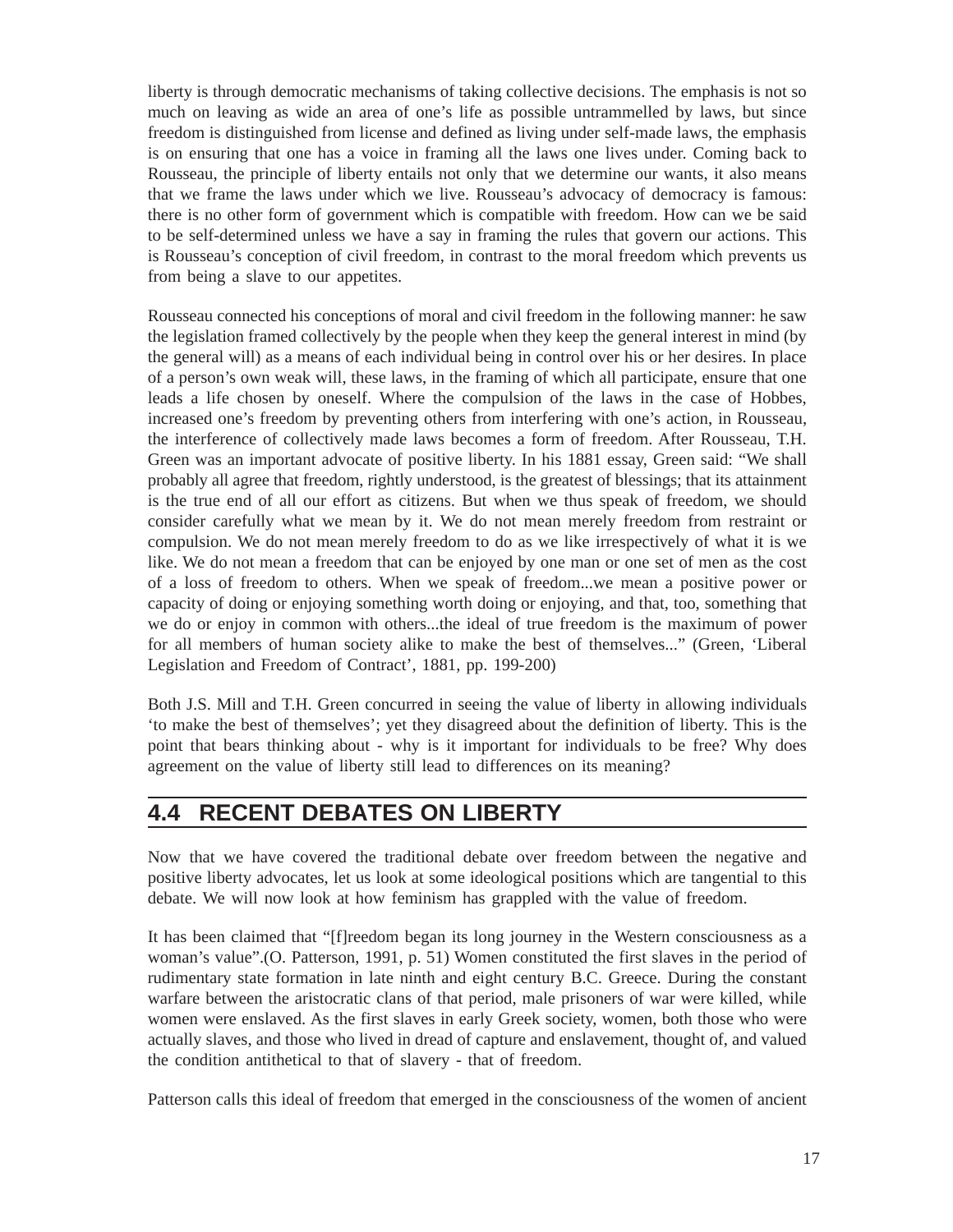Greece a conception of personal freedom; he points out however, that it is different from the idea of negative freedom now familiar in the West: "ancient women were never satisfied with a purely negative view of personal freedom, not only because they recognised its potential nihilism and moral vacuity but because they could see how an emasculated negative liberty easily sublated into liberty as power over others." (Patterson. p. 398) As slaves, ancient Greek women imagined being able to assert their own will once they were free, but as women-slaves, they visualised the state of freedom not as the domination of the will of others, but as a state to be shared with others. For them, freedom was love, a condition of being restored to their kin's folk and families.

This concern with an alternative women's conception of freedom has become dominant in the writings of the post 1960s women's movement in the west, specially in the work of some women psychoanalytic thinkers on the differential impact of mother dominated parenting on little boys and girls. The mother who is the primary caretaker, represents the entire world outside the self, that is, the object world, to all infants, and the relationship with his or her mother determines a child's response to others in the world: the infant's stance toward itself and the world-all derive in the first instance from this earliest relationship. In their first few years of life human infants go through different phases - symbiosis, separation and individuation - in their relationship with their mother. Male and female infants in a patriarchal culture, experience these phases differently because their mothers, for psychological and sociological reasons, respond to them differently. Mothers are able, for instance, to more easily encourage the separation and individuation of their sons, while being less willing to give up the symbiotic phase with respect to their daughters. In addition little boys soon learn to fear their primary identification with their mothers because they realise that their male identity is defined as not being like a female. These psychological processes have an effect on their relationships with others in general: the attainment of masculine gender identity involves denial of attachment or relationship. This process of psychological development in childhood has been used to explain adult male responses, for example, the apparent male perception of all relationships as threatening, and their sense of freedom as the absence of the (m) other. By doing so, it also problematises the prevalent norms for selfhood and autonomy, which are supposed to be based on the experiences of men. It is misguided to conceptualise the realisation of autonomy or freedom as requiring the absence of others. The development of autonomy takes place in interaction with other selves, and therefore freedom needs to be conceptualised in terms other than non-interference.

Another leading feminist scholar, Carole Pateman, also seeks to tell a new story of freedom. Critical of American sociologised psychoanalytic theory, she nevertheless shares its concern with constructing an alternative conception of freedom, a possibility she argues, that depends on our giving up the lure of social contract theory with its myth of the individual as owning property in his person. Efforts to construct women's freedom have remained unsatisfactory, she explains, because most feminists failed to see that modern society is based not only on a social, but also a sexual contract. The original contract created not just a civil society, but a patriarchal civil society because the contract was between men to, among other things, "enjoy equal sexual access to women." This resulted in "[m]en's freedom and women's subjection"; civil freedom remains a "masculine attribute"(C. Pateman, 1988, p.2). The original contract was simultaneously a social-sexual-slave contract, and if one focuses merely on its social aspect, one cannot see how women cannot be free in a society based on it.

Pateman is thus a critic of contract and claims that women's freedom can be constructed only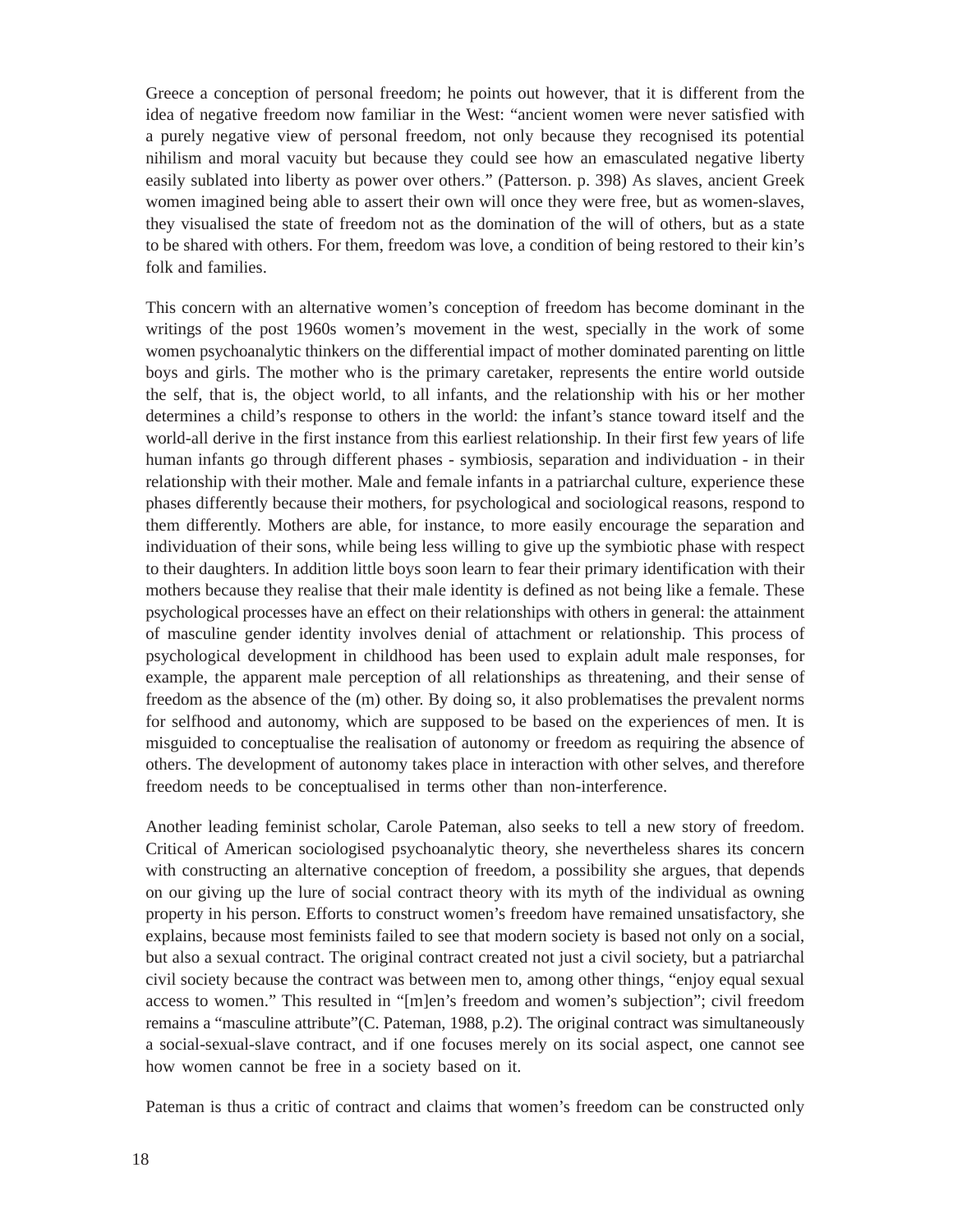by giving up the language of contract. This language encourages a conception of individuals as having property in their person, and its corollary is to see freedom as independence, specially the independence of participating in the labour market. Pateman continues this argument in a later piece, arguing that 'freedom as independence' should be transformed into 'freedom as autonomy', a freedom that is secured through the recognition of the interdependence of all citizens. The above discussion referred to the treatment of freedom in one specific ideological tradition. If we, however, look at another ideological position, for instance, the liberal-communitarian debate, we can see similar controversies about the meaning of individual liberty.

#### **4.5 SUMMARY**

The idea of liberty as everyone's birthright is certainly the gift of modernity, no matter how far it may be from being realised. The recent discussions of liberty have focussed on the relationship between individual liberty and our social interdependence. It is not by ignoring this social interdependence, but by acknowledging it, that we can construct an adequate conception of individual liberty.

#### **4.6 EXERCISES**

- 1. What do you think of the attempt to present the concept of liberty as a triadic concept, that is, as a concept with three terms. What are these three terms?
- 2. How can you differentiate between conceptions of liberty by changing the domain of A and B? Give some examples.
- 3. What is the difference between the concept of liberty and various conceptions of liberty?
- 4. Do you see any difference between theorists of freedom who focus on its social conditions, and advocates of negative and positive liberty? What are some of these differences?
- 5. How do advocates of negative liberty differ in defining external impediments to action? How does this affect their distinction between power/ability and liberty?
- 6. What does Berlin mean when he argues that what is pertinent to the issue of liberty is the area of control over one's actions, and not the source of this control?
- 7. How is Mill's distinction between self-regarding and other-regarding action pertinent to his conception of liberty?
- 8. Why does Mill think that individual liberty is an essential pre-requisite of social progress?
- 9. What is meant by saying that 'slavery to mere appetite is not freedom'? Give some examples.
- 10. How does Rousseau try to link his conceptions of moral and civil freedom with each other?
- 11. Do you think that the content of what we do when we act should be part of our definition of the liberty of action?